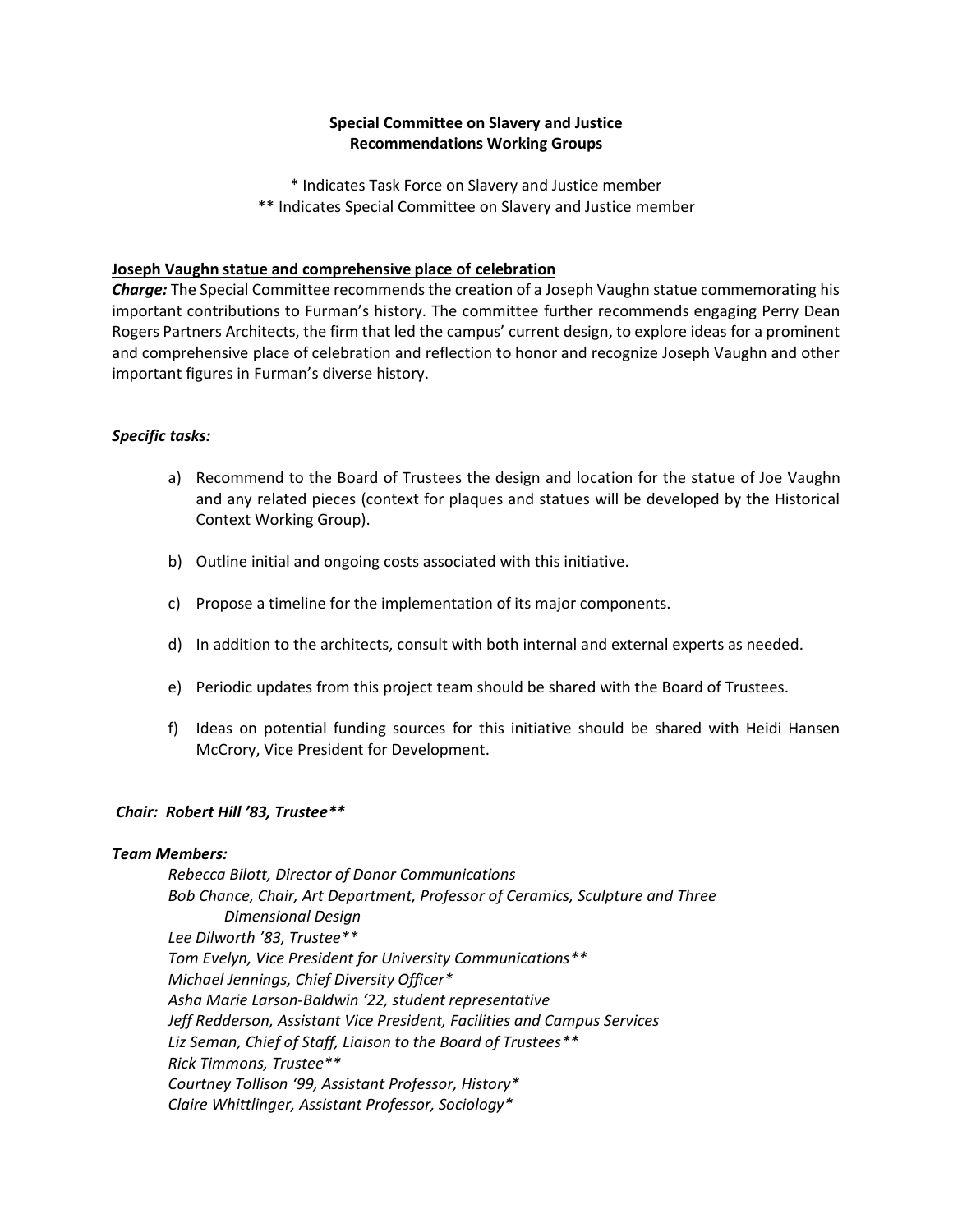## **Joseph Vaughn Day**

*Charge:* The Special Committee recommends directing a student group to work with faculty and staff to create an annual Joseph Vaughn commemorative day and celebration.

## *Specific tasks:*

- a) Outline initial and ongoing costs associated with this initiative.
- b) Propose a timeline for the implementation of its major components.
- c) Determine ownership of the major components of this initiative.
- d) Consult with those planning MLK events and Black History Month events.
- e) Periodic updates from this project team should be shared with the Board of Trustees.
- f) Ideas on potential funding sources for this initiative should be shared with Heidi Hansen McCrory, Vice President for Development.

## *Chair: Deborah Allen, Director, Center for Inclusive Communities\**

#### *Team Members:*

*Chandra Dillard, Director of Community Relations Brandon Inabinet '04, Associate Professor of Communication Studies\* Shekinah Lightner, Class of 2020\* Steve O'Neill '84, Professor, History\* Adare Smith '20, student representative Other students, faculty, staff and alumni TBD*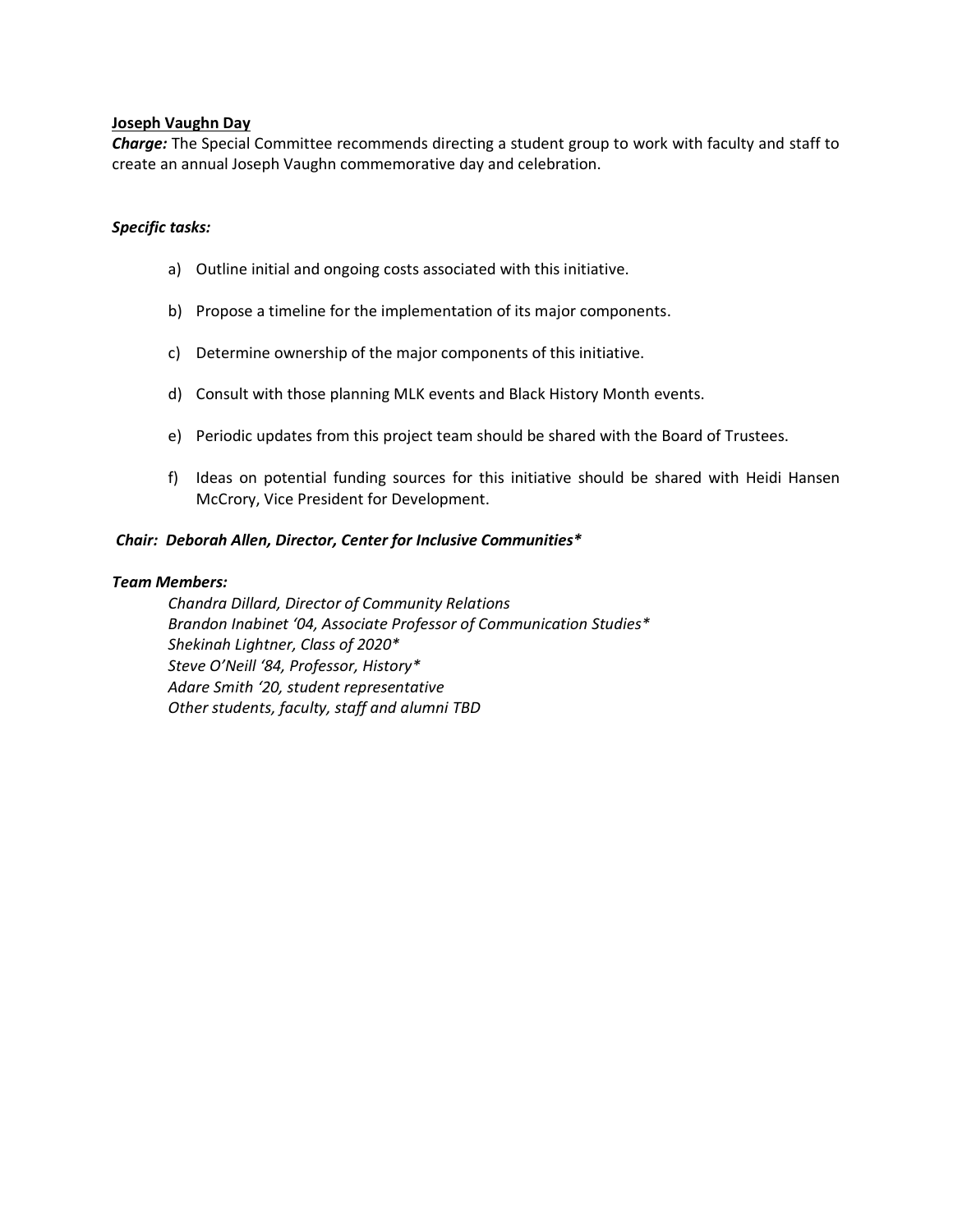# **Programs Honoring Lillian Brock-Flemming and Sarah Reese**

*Charge:* The committee recommends the university name a program or programs related to Brock-Flemming and Reese's fields of study and their contributions to Furman and the Greenville community.

#### *Specific tasks:*

- a) Recommend to the Board of Trustees a plan to develop, name (or re-name) program or programs honoring the legacies of Lillian Brock-Flemming and Sarah Reese.
- b) Outline initial and ongoing costs associated with this initiative.
- c) Propose a timeline for the implementation of its major components.
- d) Consult with Lillian Brock-Flemming and Sarah Reese throughout the development process.
- e) Periodic updates from this project team should be shared with the Board of Trustees.
- f) Ideas on potential funding sources for this initiative should be shared with Heidi Hansen McCrory, Vice President for Development.

## *Chair: Ken Peterson, Vice President for Academic Affairs and Provost*

#### *Team Members:*

*Teresa Nesbitt Cosby, Associate Professor, Political Science\* Other faulty TBD*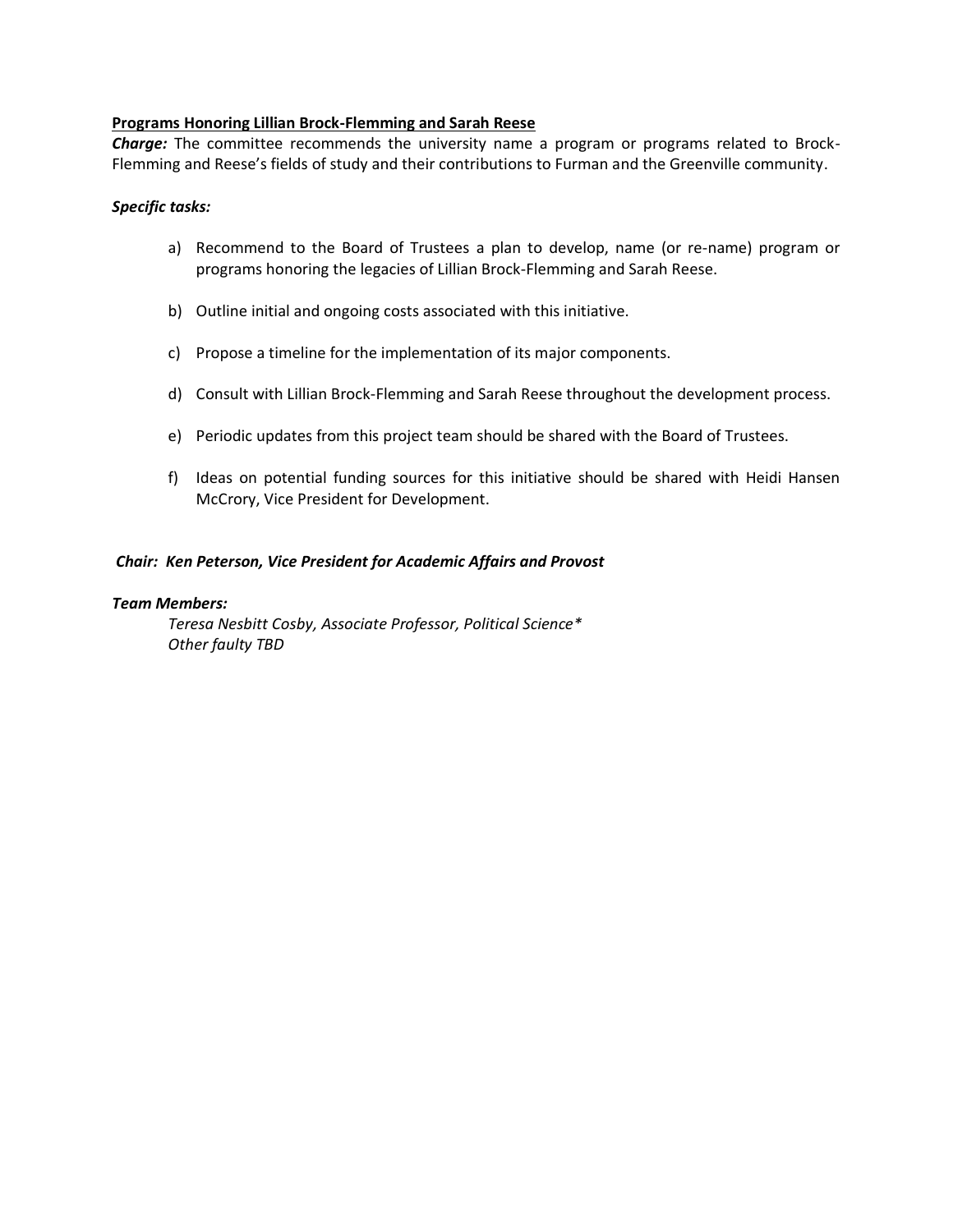## **Historical Context**

*Charge:* Create appropriate and historically accurate wording for the following recommendations:

The Special Committee recommends the creation of a **Joseph Vaughn statue** commemorating his important contributions to Furman's history. The committee further recommends engaging Perry Dean Rogers Partners Architects, the firm that led the campus' current design, to explore ideas for a prominent and **comprehensive place of celebration and reflection** to honor and recognize Joseph Vaughn and other important figures in Furman's diverse history.

The Special Committee recommends **including Lillian Brock-Flemming and Sarah Reese in a comprehensive place of celebration and reflection**, including **historical plaques** that tell the story of and recognize their and others' pioneering roles in Furman's history.

The Special Committee recommends **naming a space near the Bell Tower for Abraham Sims**. The walkway up to the tower should be named Abraham Sims Plaza and **include historical context in signage** at the site that would explain the significance of the bricks and who made them.

The Special Committee recommends **renaming James C. Furman Hall as Furman Hall**, recognizing the broader contributions of the entire Furman family and the Furman community. **A plaque providing full context at the entrance would replace the current signage.** 

Further, the committee recommends retaining Judson Hall as the name for that building and renaming the Lakeside Housing complex as the **Clark Murphy Housing Complex**, **adding outdoor signage and historical context commemorating the contributions of Mr. Murphy and other people of color who worked at Furman**.

# *Specific tasks:*

- a) Recommend to the Board of Trustees, context, language and visual articulation for the above mentioned initiatives.
- b) Outline initial and ongoing costs associated with this initiative.
- c) Propose a timeline for the implementation of its major components.
- d) Serve as a resource for the other Working Groups.
- e) Provide guidance for other historical signage on campus not specially outlined in the Special Committee report as requested.
- f) Periodic updates from this project team should be shared with the Board of Trustees.
- g) Ideas on potential funding sources for this initiative should be shared with Heidi Hansen McCrory, Vice President for Development.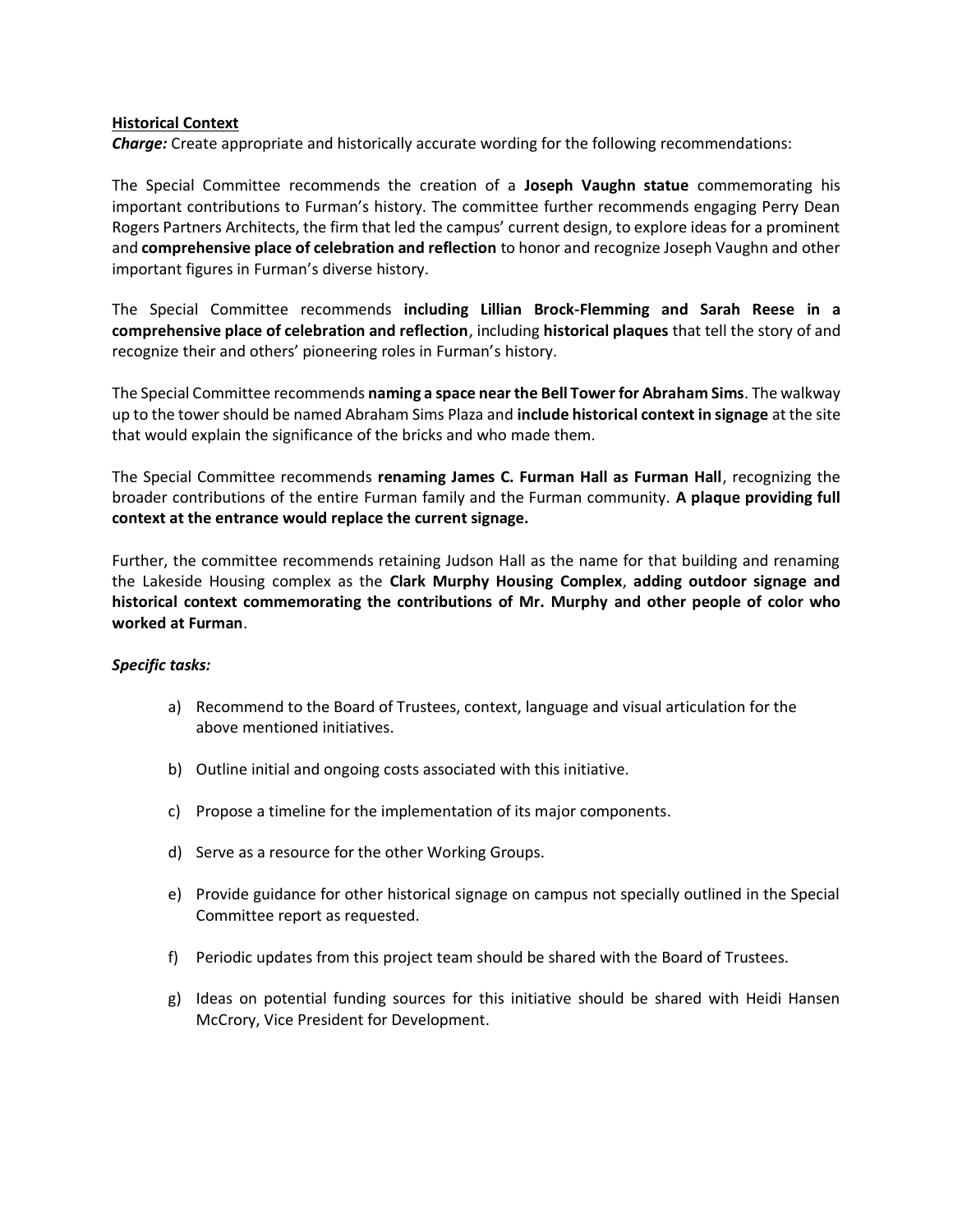## *Chair: John Yates, Trustee*

#### *Team Members:*

*Tom Evelyn, Vice President for University Communications\*\* Jeff Makala\*, Special Collections Librarian and University Archivist Mary Metz '58, Trustee Jeff Redderson, Assistant Vice President, Facilities and Campus Services Liz Seman, Chief of Staff, Liaison to the Board of Trustees\*\* Susan Shi '71, Trustee Ron Thompson, Director of Housing and Residence Life Courtney Tollison '99, Assistant Professor, History\* Christine Velasquez, Assistant Vice President, Strategic Communications*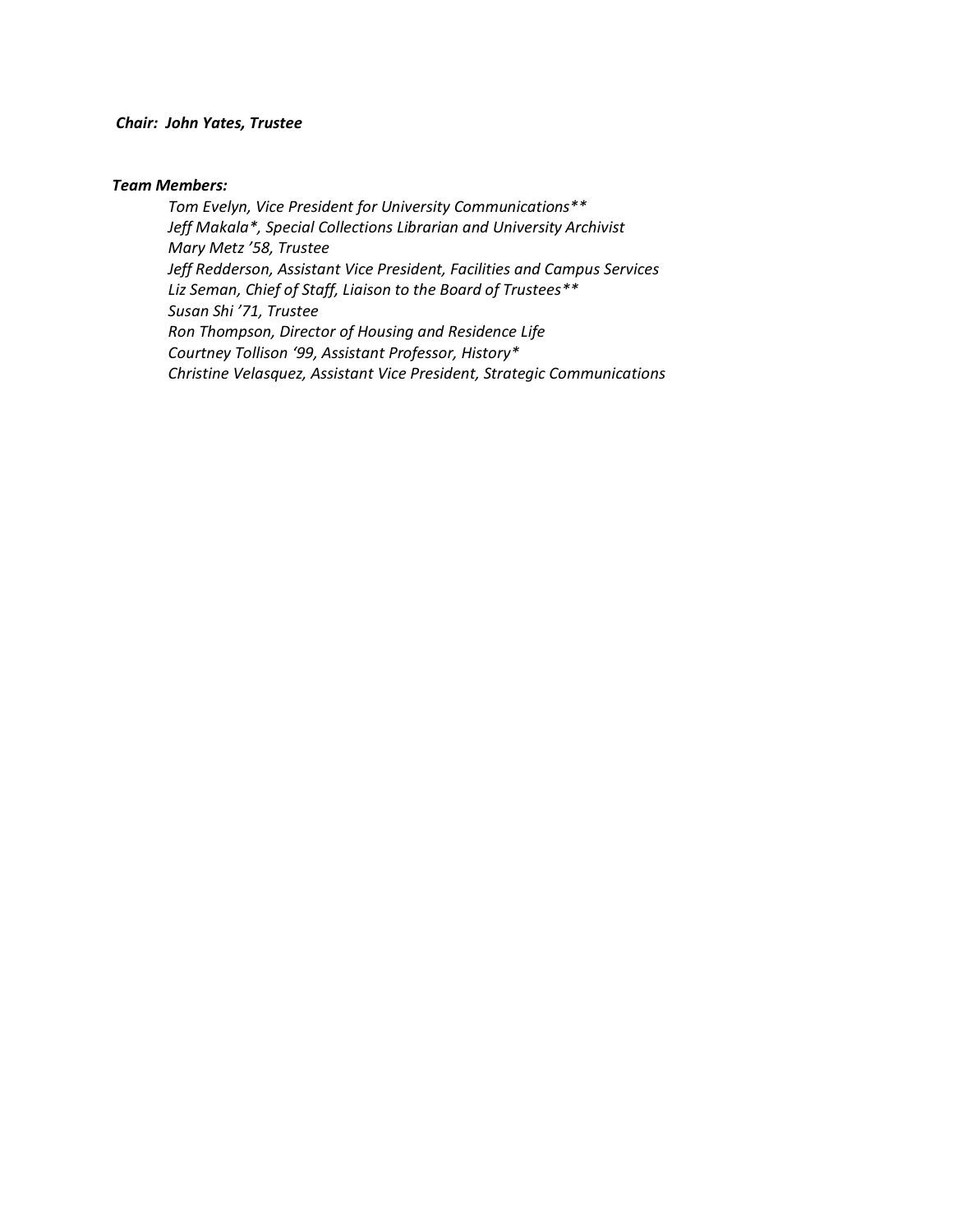# **Cherrydale**

*Charge:* The Special Committee recommends that the Board of Trustees evaluate and examine the use of Cherrydale, to be decided at a later date after further reflection and consultation with university stakeholders.

#### *Specific tasks:*

- a) Recommend to the Board of Trustees a plan regarding the use of Cherrydale.
- b) Outline initial and ongoing costs associated with this initiative.
- c) Propose a timeline for the implementation of its major components.
- d) Periodic updates from this project team should be shared with the Board of Trustees.
- e) Ideas on potential funding sources related to this initiative should be shared with Heidi Hansen McCrory, Vice President for Development.

## *Co-Chairs: Kevin Bryant '85, Trustee\*\* and Sean Hartness, Trustee*

#### *Team Members:*

*Henry Barton '84, Alumni Board President Lloyd Benson, Walter Kenneth Mattison Professor, History\* Dixon Dabbs '09, Young Alumni Board President Chandra Dillard, Director of Community Relations Dave Ellison '72, Trustee Allison Foy, Executive Director, Alumni and Parent Engagement Michael Jennings, Chief Diversity Officer\* Tony McGuirt, Director, Events, Camps and Conferences Jeff Redderson, Assistant Vice President, Facilities and Campus Services Dick Riley '54, Trustee\*\* Kait Salgueiro '21, Student Alumni Council Liz Seman, Chief of Staff\*\* Rachelle Thompson '92, Trustee\*\* Courtney Thomas '15, Upstate Liaison, SC Women's Rights and Empowerment Network\**